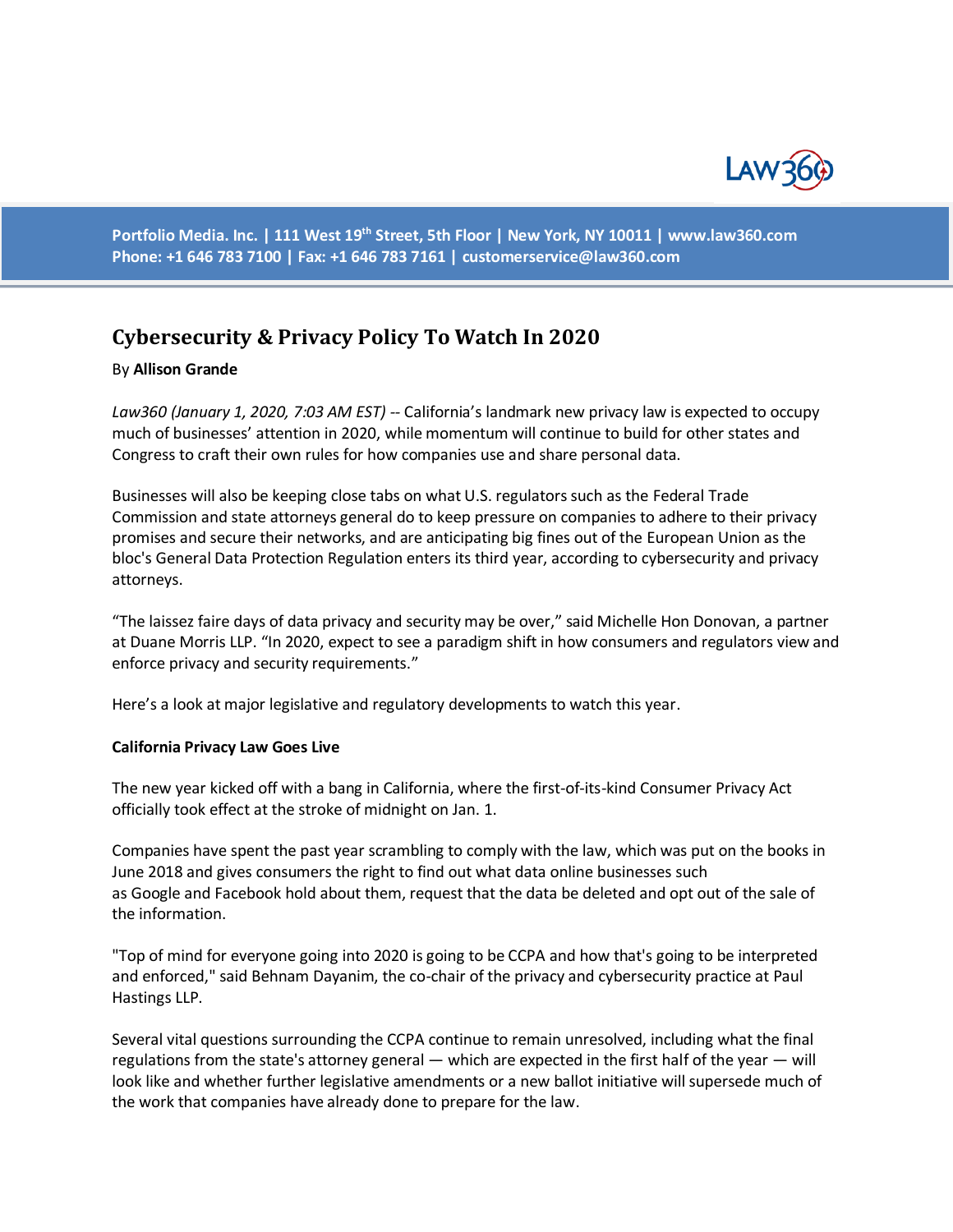"The law is still a moving target, and everyone will be watching and waiting to see once this comes to rest a little bit more whether the final form of the law and regulations will require even more compliance work," said Jeremy Feigelson, co-chair of Debevoise & Plimpton LLP's cybersecurity and data privacy practice.

The attorney general's office in early October issued its long-awaited draft regulations offering guidance on several vital aspects of the law, including how to respond to consumer data requests and how to avoid discriminating against consumers. The regulations have drawn criticism from the business community for purportedly going beyond what's required by the statute and from consumer advocates who are pushing to narrow or eliminate provisions that they say will allow companies to skirt the law.

"Hopefully the attorney general will provide a lot more specificity in terms of not just what the law says but how it needs to be implemented by businesses at an operational level," said Bradley Arant Boult Cummings LLP partner Erin Illman.

Although the law is now live, the attorney general is restrained from bringing enforcement actions until July 1. Attorneys expect the regulator to issue at least one major enforcement action before the end of the year and will be keeping a close eye on what his office chooses to focus on.

"Often, initial enforcement actions are a way of sending a message to the business community about what sort of compliance issues a regulator views as priorities, and there will be a lot of interest in seeing what sort of message the attorney general's office sends about the CCPA," said Reece Hirsch, co-head of the privacy and cybersecurity practice at Morgan Lewis & Bockius LLP.

While companies have a brief reprieve from regulatory enforcement, consumers can immediately begin seizing on the statute's narrow private right of action for data breach claims, and attorneys on both sides of the bar expect the area to be fertile ground for a flood of new litigation.

The new year may also bring changes to the statutory text of the CCPA that companies will need to follow closely, attorneys say.

California lawmakers pushed through several narrow amendments to the law in September, and stakeholders such as the American Civil Liberties Union of Northern California have said that they plan to continue to push for further changes to the law in the upcoming year.

One issue that will almost certainly be tackled by the Legislature is how employee data fits into the statutory scheme. As part of the September amendments, employers were given a one-year reprieve from complying with most of the law's obligations to give lawmakers a chance to come up with a more tailored statutory regime.

"Employers need to be watching around midsummer what's going on in the Legislature to get a better feel for whether or not they're going to have to deal with full CCPA compliance with respect to human resources data come Jan. 1, 2021," said Philip Gordon, co-chair of the privacy and background checks practice group at Littler Mendelson PC.

Additionally, Alastair Mactaggart, the real estate magnate who spearheaded the drive that led to the enactment of the CCPA, introduced a ballot initiative in September that would amend the law to, among other things, allow consumers to expressly opt out of the sale of certain categories of sensitive information and establish an agency that would replace the state's attorney general as the primary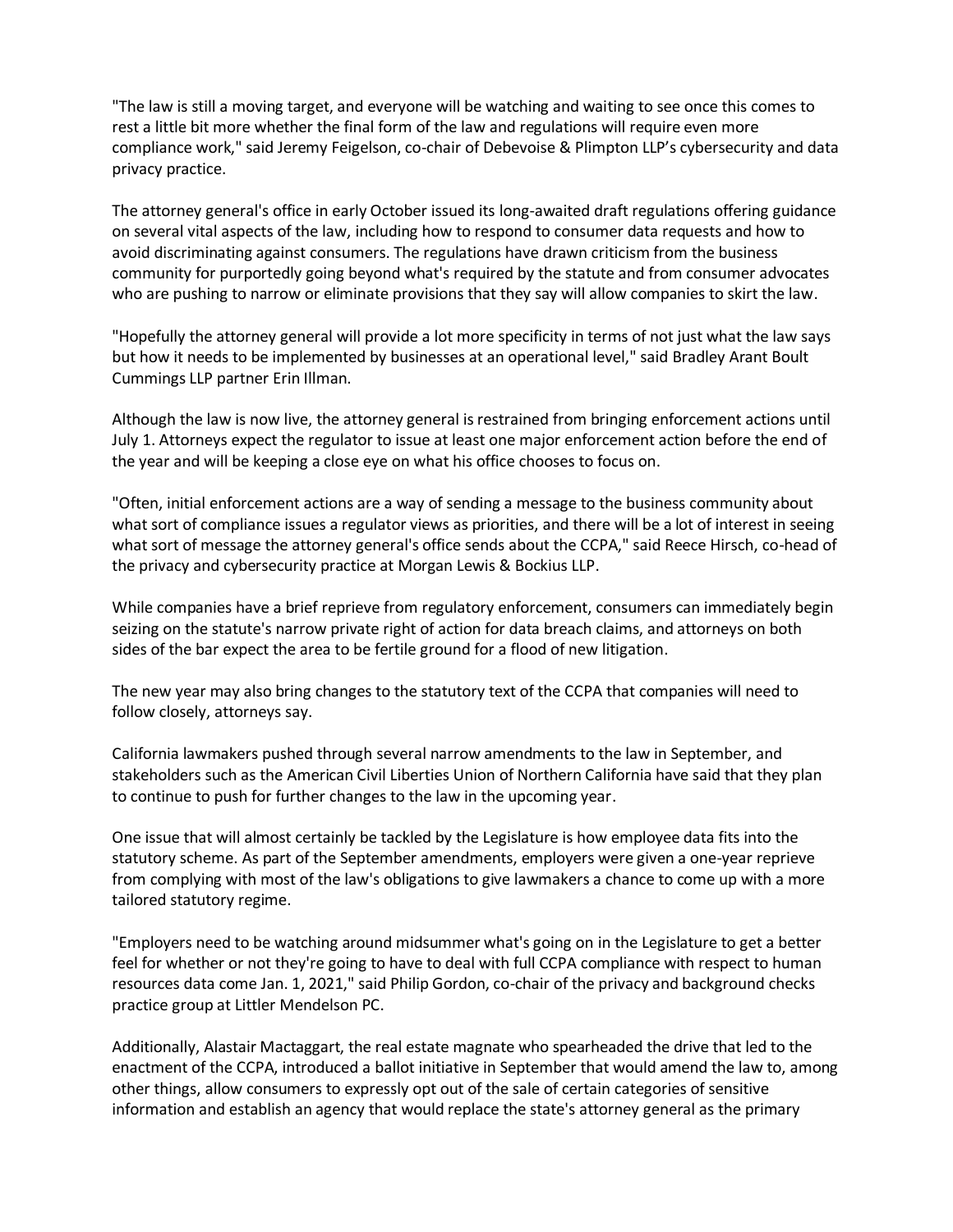enforcer of the law. If Mactaggart is able to gather enough signatures, the initiative would be presented to voters across California in November.

"Complying with the CCPA requires a lot of technical changes as well as legal ones that are difficult to implement and take time, and from a business perspective, this new ballot initiative adds extra cost and uncertainty to those efforts," said Mary Stone Ross, who co-authored the original ballot initiative that led to the CCPA's enactment and now runs her own consulting firm, MSR Strategies.

## **States Poised to Follow California's Lead**

California is far from the only state looking to establish more formal protections for consumer data. New York, New Jersey, Texas and Washington were among the states that seriously considered privacy proposals in 2019 that both borrowed from aspects of the CCPA and sought to create brand new restrictions. State legislatures are expected to continue to be on top of these issues this year.

"In 2020, a primary battleground will be over whether or not individual states are going to adopt all or part of the CCPA," said former Maryland Attorney General Douglas Gansler, who heads Cadwalader Wickersham & Taft LLP's state attorneys general practice. "The California law really sent shockwaves throughout the tech community, and if other states adopt laws similar to that, that's going to have a dramatic impact."

In Washington state, lawmakers are poised to resurrect a consumer privacy bill that the state Senate overwhelmingly approved last year before it died in the House, and Texas Gov. Jim Abbott recently filled a five-member board that lawmakers created in 2019 to study privacy laws and make recommendations to the Legislature about how it should proceed on this front.

New York state senators also recently signaled their impatience with waiting for Congress to act during a hearing that dug into options for regulating consumer privacy in the Empire State. Possibilities include pushing through the New York Privacy Act, a proposal that would set an even higher bar than California by allowing consumers to sue for any violations of the law and requiring businesses to act as "data fiduciaries" that are barred from using personal information in a way that benefits them to the detriment of their users.

"Everybody's already tearing their hair out trying to comply with the CCPA, and if states keep going with more and different privacy laws, everyone will just keep tearing out what little hair they have left trying to engineer new compliance programs every time a state acts," Feigelson said.

Attorneys expect to see this patchwork begin to emerge in full force sooner rather than later, as states that were likely waiting to see how the California law panned out begin moving aggressively to ensure that their residents aren't left behind.

"If the privacy law in California doesn't break the internet, that will give other states political cover to pass their own versions," said MSR Strategies' Ross.

#### **Congress Grapples with National Privacy Standard**

The growing privacy momentum at the state level has spurred both the business community and consumer advocates to put increased pressure on Congress during the past year to craft a national standard for dealing with and protecting consumer data.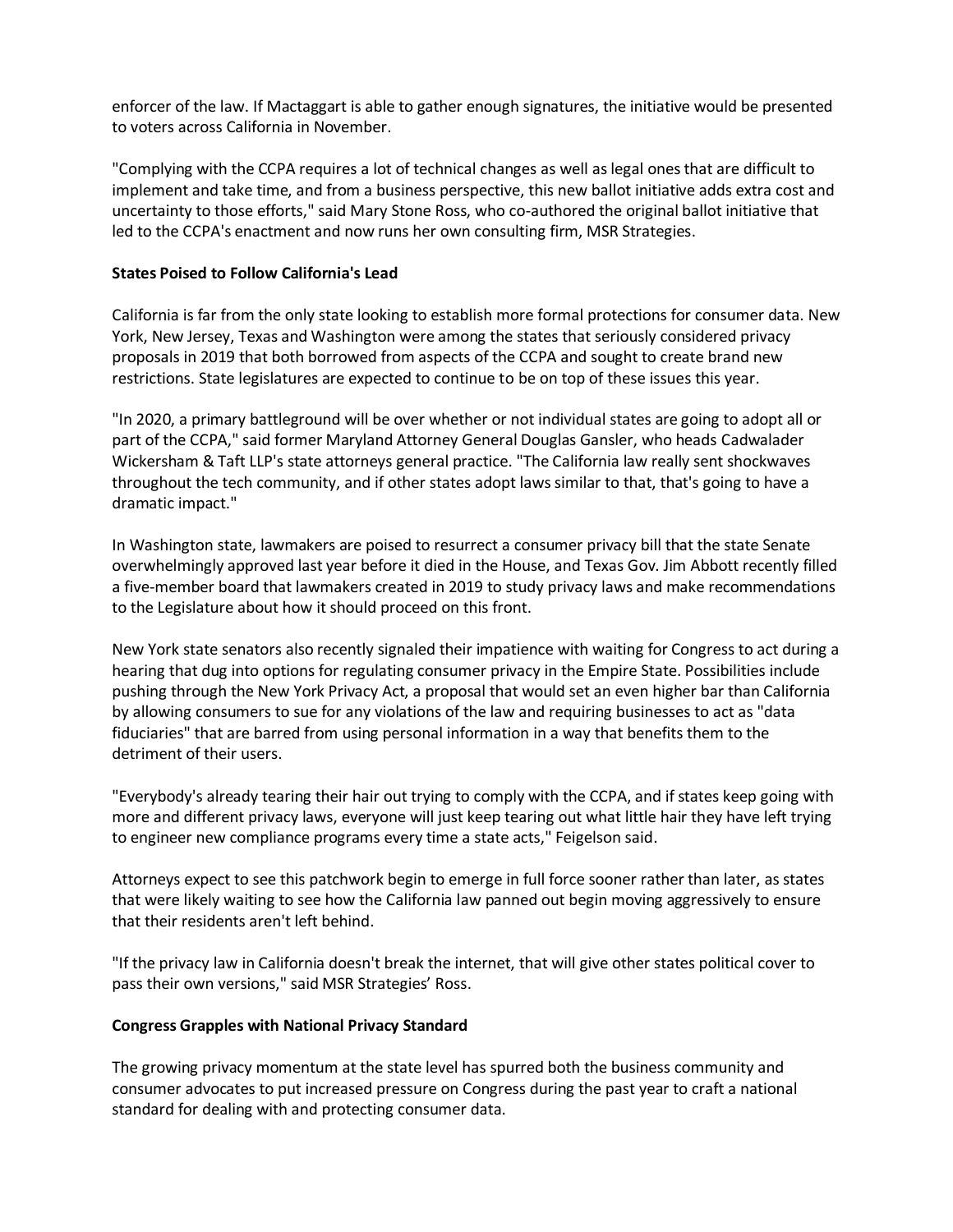A bipartisan group of senators' effort to come up with such a proposal ultimately fizzled, but the heads of the Senate Commerce Committee released dueling partisan proposals in November. Members from both sides of the aisle broadly agreed at a December hearing convened to discuss the drafts that a federal privacy law is long overdue.

"We're seeing a very serious effort in the Senate Commerce Committee and a lot of bipartisan energy around federal privacy legislation, but there are still some very important details that need to be worked out," said Maureen Ohlhausen, a Baker Botts LLP partner and former FTC acting chair who testified at the recent Senate hearing.

Whether federal legislation should override state protections and whether private citizens should be able to sue — the primary issues that have long derailed legislative efforts in this space — remain the biggest stumbling blocks.

The divide is clear in the competing drafts issued by the Republican chair and Democratic ranking member of the Commerce Committee. The Democrat-backed proposal would allow both states and individuals to bring federal lawsuits and supersede only "directly conflicting" state laws, while the Republican version would completely preempt state privacy laws and does not include a private right of action.

"Data privacy has become somewhat of a populist movement, and states and consumer groups are not likely to roll over all that easily to total federal preemption," Baker Botts special counsel Cynthia Cole said.

With major elections coming up in November and the current difficulties with reaching a consensus regarding practically any issue on Capitol Hill, the prospects for an agreement on federal privacy rules remain slim. But attorneys say lawmakers are closer than ever to finding common ground and that uniform rules could be on the horizon once the dust settles from the elections, particularly if states continue to act independently.

"The big wildcard is if three to five states pass their own law," said Kirk Nahra, co-chair of the cybersecurity and privacy practice at WilmerHale. "I think that puts a lot of pressure on companies to get something done, but it is still a long shot in 2020. After that, all bets are off, regardless of the administration."

## **US, EU Regulators Could Surpass Record Privacy Fines**

The FTC cemented its place as the nation's top privacy enforcer with several notable enforcement actions in 2019, including a record \$5 billion fine against Facebook in July for a string of data misuse scandals and a historic \$136 million penalty against Google and its YouTube subsidiary that set a new high-water mark for alleged violations of the federal Children's Online Privacy Protection Act.

Attorneys are bracing for more of the same from the FTC in 2020, with the commission expected to continue its aggressive pursuit of companies of all sizes for privacy and data security missteps and to undertake a highly anticipated review of its COPPA rules that is likely to result in significant changes to the framework.

"The commission has sent a very clear message that the days of the 'slap on the wrist' financial penalties are over and from here on out, the numbers are going to hurt," said Feigelson.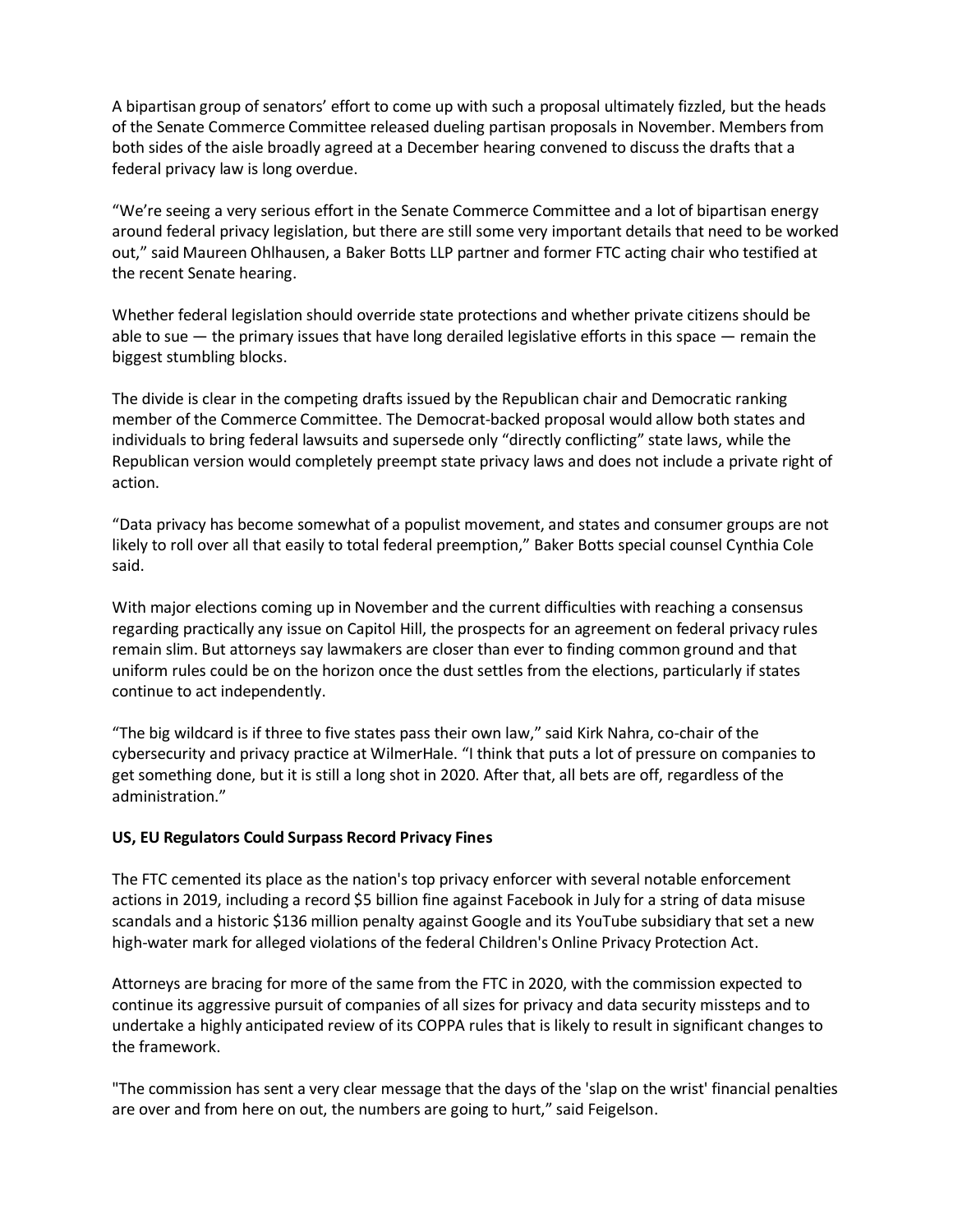These enforcement efforts may get a boost this year from Congress, which is weighing privacy proposals that would give the commission more power to write rules and hand out fines for first-time violations.

"There's a growing perception that the FTC is beginning to reach the limits of its tools," Ohlhausen said. "It's like the little agency that could  $-$  it's done a great job with what it's been given, but there's pretty widespread agreement that it needs more statutory and monetary resources."

Europe's data protection regulators recently saw their enforcement powers expand significantly with the May 2018 launch of the bloc's General Data Protection Regulation, and 2020 promises to be the year that the full potential of these new tools are realized.

Some national authorities have already begun to capitalize on the significantly beefed up fining powers that they were granted under the GDPR, with the U.K. regulator's proposed £183 million (\$244 million) data breach penalty against British Airways and the French authority's nearly \$57 million fine against Google being among the most significant from the past 12 months.

But attorneys are expecting to see data protection regulators ramp up both the size and frequency of GDPR enforcement actions in the coming year and will be particularly focused on Ireland's data protection commissioner, who has disclosed several major investigations into tech giants such as Facebook, Twitter and Apple that are nearing completion.

"It's wrong to think that because we haven't seen many high-ticket fines that regulators aren't going to be able to enforce the law," said Eduardo Ustaran, who is based in the U.K. and serves as global co-head of the privacy and cybersecurity practice at Hogan Lovells. "Enforcement is still a work in progress, and regulators are learning as much about what to do with the law on a daily basis as companies are."

Businesses that operate in the EU are also likely to face enhanced liability risks in the new year when it comes to their handling of electronic communications, attorneys said.

A proposed update to a separate EU law, the e-privacy directive, has been swirling around since early 2017. The more uniform and stringent regulation would expose tech companies that fall outside the traditional telecom space to tighter rules for handling electronic communications and carrying out digital marketing, but member states have failed to reach the consensus necessary to move the proposal forward.

Work is expected to continue into 2020 to push through the proposed regulation, with the process likely requiring serious changes to be made to win member states' buy-in. Hogan Lovells' privacy and cybersecurity team recommended in a study released in November that policymakers consider pivoting away from restricting data processing activities that aren't harmful to individuals in order to better align the e-privacy regulation with the GDPR and to push the proposal across the finish line.

"What has become obvious is that we are trying to pass a law that is meant to regulate the use of data in the digital economy, but it's being drafted with sort of a 1990s mindset that's much different from the risk-based approach taken by GDPR," Ustaran told Law360.

## **TCPA Clarity Could Be on the Horizon**

Both businesses and consumers have been clamoring for the Federal Communications Commission to provide certainty to the widely disputed statutory interpretation questions that have helped fuel an